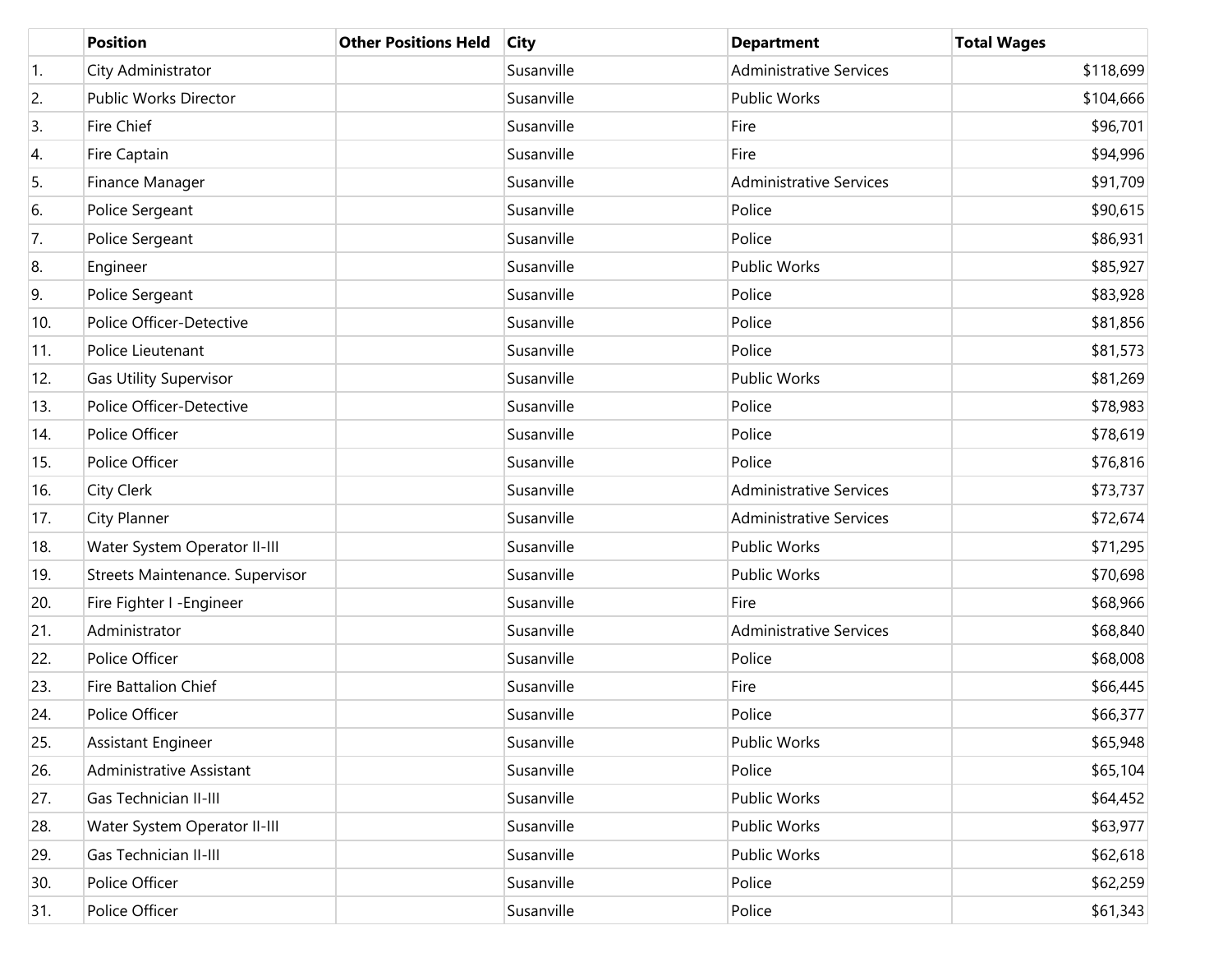| 32. | Fire Fighter I -Engineer                         | Susanville | Fire                           | \$60,874 |
|-----|--------------------------------------------------|------------|--------------------------------|----------|
| 33. | Police Officer                                   | Susanville | Police                         | \$60,799 |
| 34. | Police Officer                                   | Susanville | Police                         | \$58,936 |
| 35. | Assist. Civil Engineer/Air Quality<br>Specialist | Susanville | Public Works                   | \$57,062 |
| 36. | Gas Technician II-III                            | Susanville | <b>Public Works</b>            | \$56,947 |
| 37. | Fire Fighter I -Engineer                         | Susanville | Fire                           | \$56,845 |
| 38. | Police Chief                                     | Susanville | Police                         | \$55,390 |
| 39. | Mechanic I-III                                   | Susanville | Public Works                   | \$53,222 |
| 40. | Street Maintenance Operator II-III               | Susanville | Public Works                   | \$51,671 |
| 41. | Maintenance Worker I-II                          | Susanville | Public Works                   | \$51,419 |
| 42. | Police Officer-Trainee                           | Susanville | Police                         | \$51,053 |
| 43. | Fire Captain                                     | Susanville | Fire                           | \$49,977 |
| 44. | Account Tech I                                   | Susanville | <b>Administrative Services</b> | \$47,387 |
| 45. | Fire Captain                                     | Susanville | Fire                           | \$45,119 |
| 46. | <b>Community Service Officer</b>                 | Susanville | Police                         | \$45,059 |
| 47. | <b>Building Permit Tech</b>                      | Susanville | <b>Administrative Services</b> | \$44,023 |
| 48. | Project Manager                                  | Susanville | <b>Administrative Services</b> | \$43,912 |
| 49. | Maintenance Worker I-II Streets                  | Susanville | Public Works                   | \$41,300 |
| 50. | Superintendent                                   | Susanville | <b>Administrative Services</b> | \$39,789 |
| 51. | <b>Building Official</b>                         | Susanville | <b>Administrative Services</b> | \$37,330 |
| 52. | Administrative Specialist                        | Susanville | Public Works                   | \$35,184 |
| 53. | <b>Account Tech</b>                              | Susanville | <b>Administrative Services</b> | \$33,865 |
| 54. | Water System Operator II-III                     | Susanville | Public Works                   | \$31,560 |
| 55. | Administrative Staff Assistant                   | Susanville | Public Works                   | \$31,362 |
| 56. | Maintenance Worker I-II Gas                      | Susanville | Public Works                   | \$31,047 |
| 57. | Administrative Staff Assistant                   | Susanville | <b>Administrative Services</b> | \$30,516 |
| 58. | Police Officer                                   | Susanville | Police                         | \$29,131 |
| 59. | Maintenance Worker I-II Streets P/T              | Susanville | Public Works                   | \$26,315 |
| 60. | Youth Service Officer -P/T                       | Susanville | Police                         | \$25,786 |
| 61. | Community Service Officer -P/T                   | Susanville | Police                         | \$20,814 |
| 62. | Maintenance Worker I-II Streets                  | Susanville | Public Works                   | \$14,880 |